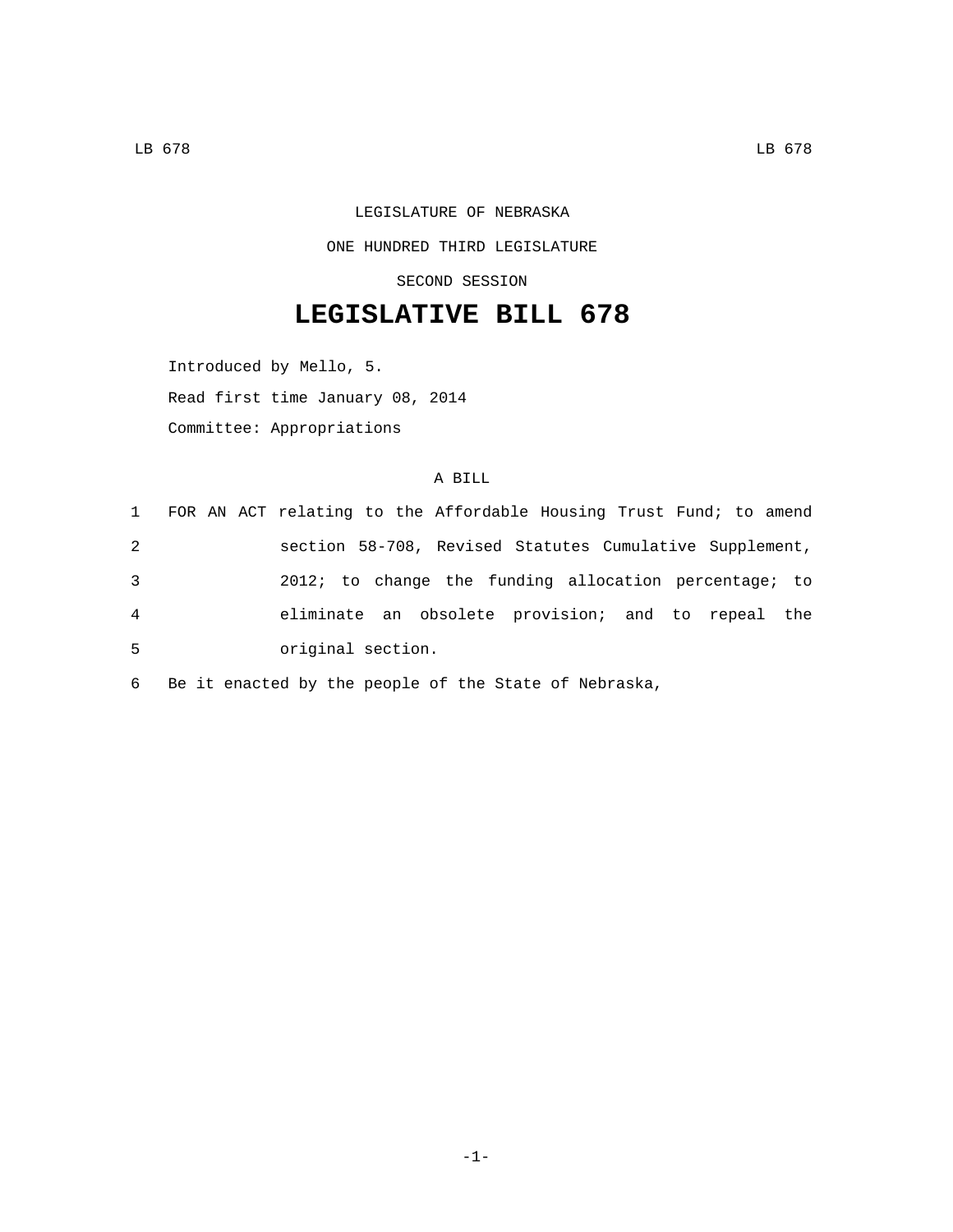Section 1. Section 58-708, Revised Statutes Cumulative 2 Supplement, 2012, is amended to read:

 58-708 (1) During each calendar year in which funds are available from the Affordable Housing Trust Fund for use by the Department of Economic Development, the department shall allocate a 6 specific amount of funds, not less than twenty five thirty percent, 7 to each congressional district. Entitlement area funds allocated under this section that are not awarded to an eligible project from 9 within the entitlement area within one year shall be made available 10 for distribution to eligible projects elsewhere in the state. The department shall announce a grant and loan application period of at least ninety days duration for all nonentitlement areas. In selecting projects to receive trust fund assistance, the department shall develop a qualified allocation plan and give first priority to financially viable projects that serve the lowest income occupants for the longest period of time. The qualified allocation plan shall:

 (a) Set forth selection criteria to be used to determine housing priorities of the housing trust fund which are appropriate to local conditions, including the community's immediate need for affordable housing, proposed increases in home ownership, private dollars leveraged, level of local government support and participation, and repayment, in part or in whole, of financial 23 assistance awarded by the fund; and

 (b) Give first priority in allocating trust fund assistance among selected projects to those projects which serve the

-2-